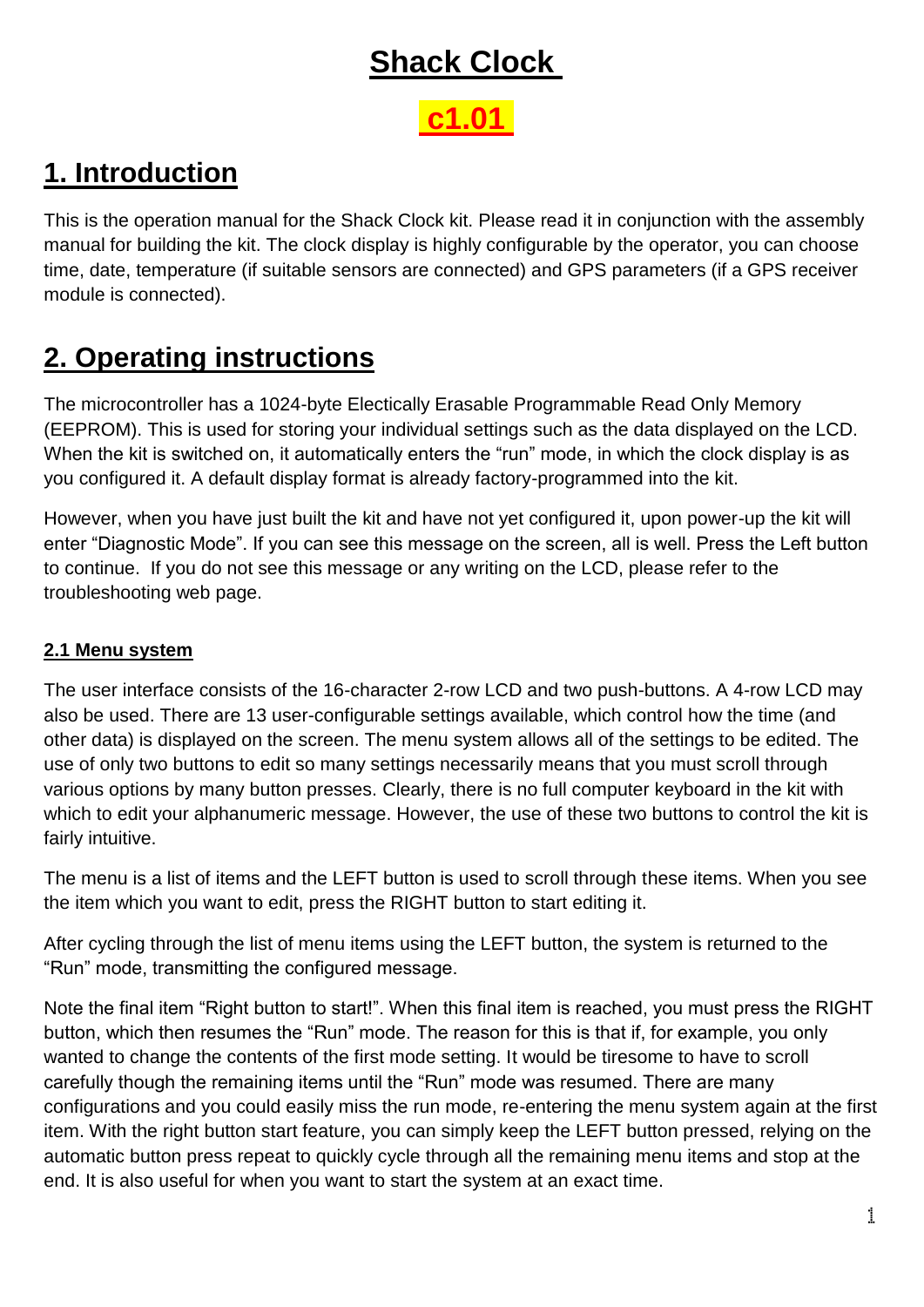### **2.2 Editing a menu item**

There are two types of menu item: alphanumeric (e.g. display format specification), and numeric (e.g. GPS mode and baud rate settings). Editing a configuration is slightly different depending on the type. When scrolling through the list of menu items using the LEFT button, you enter editing mode by pressing the RIGHT button.

### **2.2.1 Number editing**

When editing a numeric setting, the RIGHT button is used to cycle through the numbers 0..9 until you find the number you want. The LEFT button moves rightwards one position to the next character to be edited. The current character being edited flashes. When the final (rightmost) digit has been chosen, a LEFT button press saves the setting into memory and returns you to the menu list.

Note that in some cases, there are restrictions on the value which may be chosen. For example, when editing the 10's of minutes digit, the RIGHT button only cycles 0..5 then returns to 0.

#### **2.2.2 Alphanumeric editing**

The most complex editing is alphanumeric, which also includes certain punctuation. The principle is the same as for Number editing: the LEFT button moves the cursor one character to the right, and the RIGHT button cycles through the letters, punctuation and digits. However facilities are also provided to insert/modify/delete one character, or the whole message.

The order of the letters, punctuation and numbers is as follows:

# ABCDEFGHIJKLMNOPQRSTUVWXYZ /+-?.,'=)(: \*"##\*\*4020123456789

The following characters/symbols have special function:



**Delimiter:** This character is used to delimit sub-text inside the text entry.

**Insert:** Use this symbol to insert a character in the text. Find this character using the RIGHT button, then press the LEFT button to activate it. All the characters to the right of the cursor position are shifted right one position, including the character which was originally in the current position.

**Backspace (delete):** If you select this character as the current flashing character using the **F** RIGHT button, then when you press the LEFT button, the current character is deleted and the flashing cursor moves back left one position.

**Delete all:** If selected as the current character, pressing the LEFT button has the effect of deleting the entire message, starting again at the left of the screen. There is no "undo", so use with caution!

**Enter (finished):** If selected as the current flashing character, pressing the LEFT button is used to finish editing the setting. The setting is saved, and you return to the main menu list. Note that the text that is saved is only the text to the left of the Enter symbol. If you select this symbol and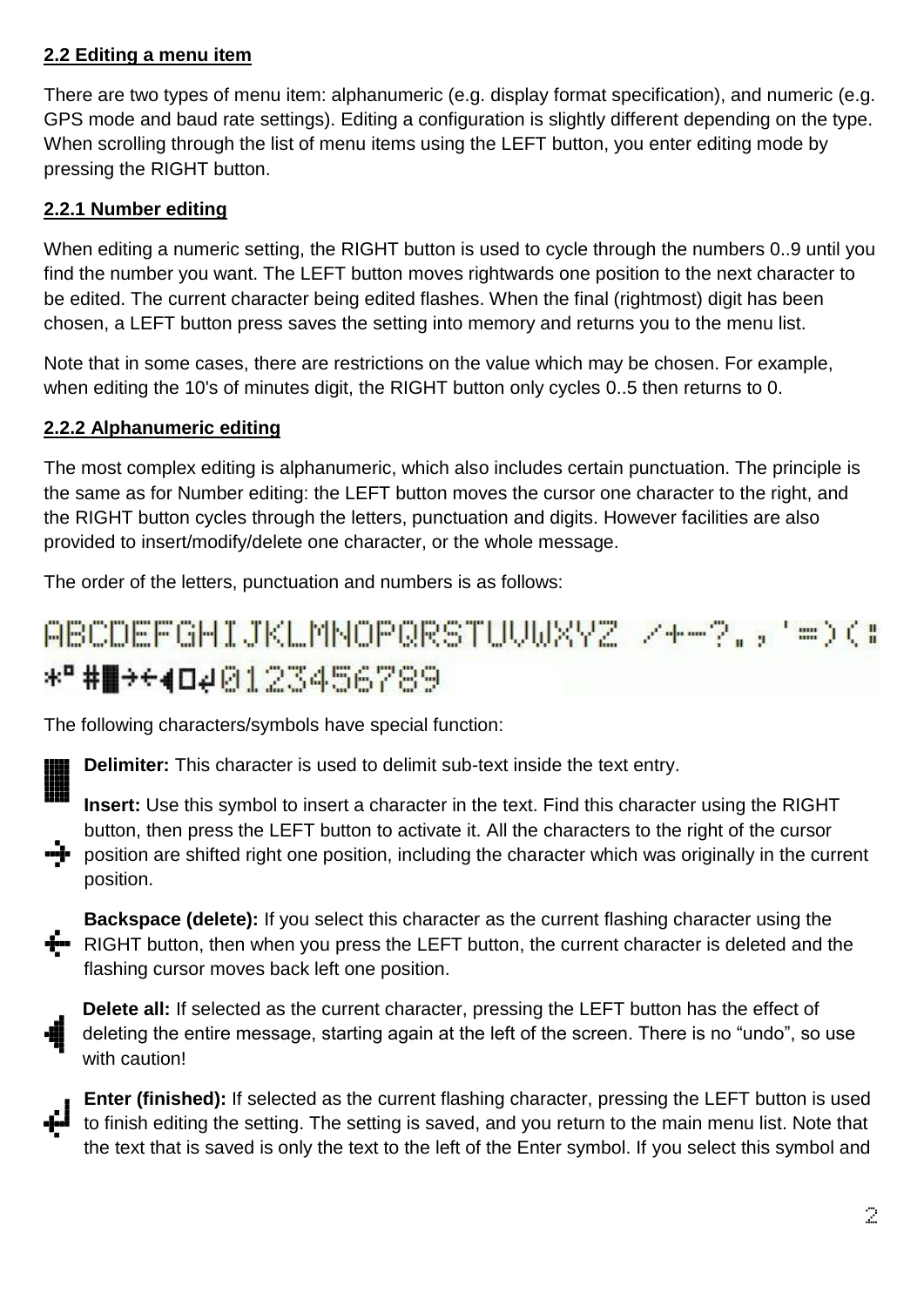press the LEFT button when you are not at the furthest right position of the message, then everything right of your position is deleted.



**Enter Right (finished):** The behaviour of this symbol is the same as Enter, except that it preserves all the text, including the text to the right of the cursor. It simply saves the whole line.

Note that when you continue to press the RIGHT button, there is an automatic key-repeat feature so that you can cycle quickly though the characters without having to press the RIGHT button many times. When pressing the RIGHT button continuously, the character will stop cycling at the 'Z', '9' and 'Enter' characters. To resume cycling through the characters, release the button, then start pressing again. This makes editing easier and faster because you are not so likely to go too far past the character you are looking for, and have to cycle through them all again.

### **2.3 Menu configuration settings**

Not all of the user-configurable settings are going to be relevant to your required display, or to your hardware configuration. The following sections explain each setting in detail.

### Line 1 #DD#DM#DY#HB#HH:

The Line 1, Line 2, Line 3 and Line 4 configurations determine the clock information which will be displayed on the screen rows (Line  $1 = top row$ ). The supplied LCD has 2 display rows but the kit is also compatible with 4-line displays. You can enter free fixed text (for example, your callsign). You can also include #tags. Each tag is a # character followed by a two-character identifier. Valid tags are replaced dynamically, by data such as the time, temperature, etc.

The following table lists the available tags:

| Tag | Example:        | Explanation:                                                                     |
|-----|-----------------|----------------------------------------------------------------------------------|
| #HH | 10              | UT hours (24-hour format)                                                        |
| #MM | 43              | UT minutes                                                                       |
| #SS | 58              | UT seconds                                                                       |
| #LH | 01              | Local time hours (24-hour format)                                                |
| #LM | 43              | Local time minutes                                                               |
| #H2 | 10 <sup>°</sup> | Local time hours (12-hour format)                                                |
| #AP | AM              | Local time AM/PM indicator                                                       |
| #GV | A               | GPS validity flag ("A" = valid, " $V$ " = invalid, "-" = no GPS data)            |
| #GG | 3D              | GPS fix status ("3D" = 3D fix, "2D" = 2D fix, "No" = no fix, "--" = no GPS data) |
| #GF | 08              | Number of satellites used in solution computation ("--" = no GPS data)           |
| #GT | 12              | Number of satellites being tracked ("--" = no GPS data)                          |
| #GS | 31              | Average signal to noise ratio of tracked satellites ("--" = no GPS data)         |
| #DD | 06              | Day of UT date ("--" = GPS data invalid)                                         |
| #DM | Apr             | Month of UT date (3 letters format; "--" = GPS data invalid)                     |
| #DY | 15 <sub>1</sub> | Year of UT date (2 numbers format; "--" = GPS data invalid)                      |
| #HB | [Note 1]        | 1pps heartbeat (see Note 1 below)                                                |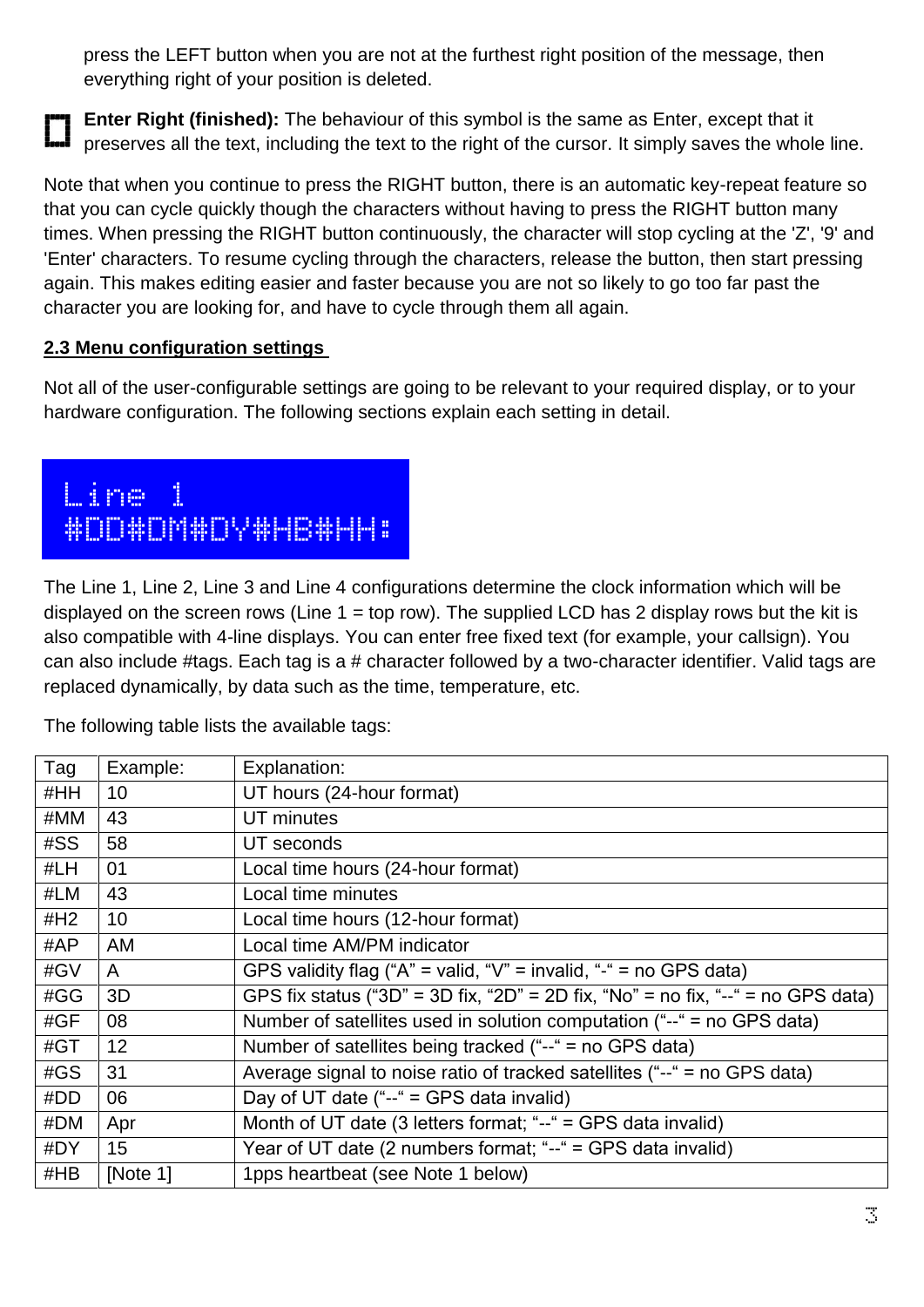| # $M4$ | <b>IO90</b>   | 4-character Maidenhead locator ("----" = GPS data invalid)    |
|--------|---------------|---------------------------------------------------------------|
| #M6    | <b>IO91CG</b> | 6-character Maidenhead locator ("------") = GPS data invalid) |
| #T1    | 24.6          | Temperature T1 [see Note 2]                                   |
| #T2    | 05.8          | Temperature T2 [see Note 2]                                   |
| #LT    | 22°32`1799N   | Latitude (blank if no GPS data)                               |
| #LN    | 114°01`1823E  | Longitude (blank if no GPS data)                              |
| #AT    | 84.0          | Altitude (blank if no GPS data)                               |
| #LH    |               |                                                               |

**Note 1**: The heartbeat is a single-character heartbeat symbol, it beats in time with the received 1pps signal, if a GPS receiver module is being used.

**Note 2**: Temperatures T1 and T2 are available if temperature sensors have been connected (see assembly manual). In this case, the temperature sensor calibration settings must be configured (see later).

**Note 3**: The table also indicates the behaviour when no GPS data has been received yet, or when the GPS data validity flag is set to "V" (invalid data). This typically occurs for a few seconds after power up until the GPS has scanned the satellites and received enough for a fix computation.

Many of these tags are derived from data sent by the optionally connected GPS receiver module. This information is updated with freshly decoded data from the GPS every second. It comes from the following NMEA sentences.

\$GPRMC: Latitude, Longitude, Validity flag, Date, Time \$GPGSA: Type of fix, None, 2D, 3D \$GPGGA: Number of satellites in fix, Altitude \$GPGSV: Number of satellites being tracked, signal strength

The default settings for Line 1 and Line 2 stored in the processor EEPROM are:

Line 1: #DD#DM#DY#HB#HH:#MM:#SS Line 2: #GV #GG F#GF T#GT S#GS

(Line 3 and 4 are empty). These default settings produce a display like the following example:

# 08Apr15 13:28:46 A 3D F07 T12 S31

The display shows date and time on the top line, followed by GPS satellite reception information on the bottom line. The heartbeat will blink in the space between the date and time on the top line.

You can also display multiple pieces of information sequentially on each line. Each line display is delimited by the delimiter character  $\blacksquare$  (the inverted space character). The display will then loop around all the displays configured, displaying each in turn.

For example, if you enter Line 2 as: "#GV #GG F#GF T#GT S#GS Long: #LN Lat: #LT Alt: #AT", then you have specified four separate displays, each delimited by the character. The bottom line will cycle through the four items: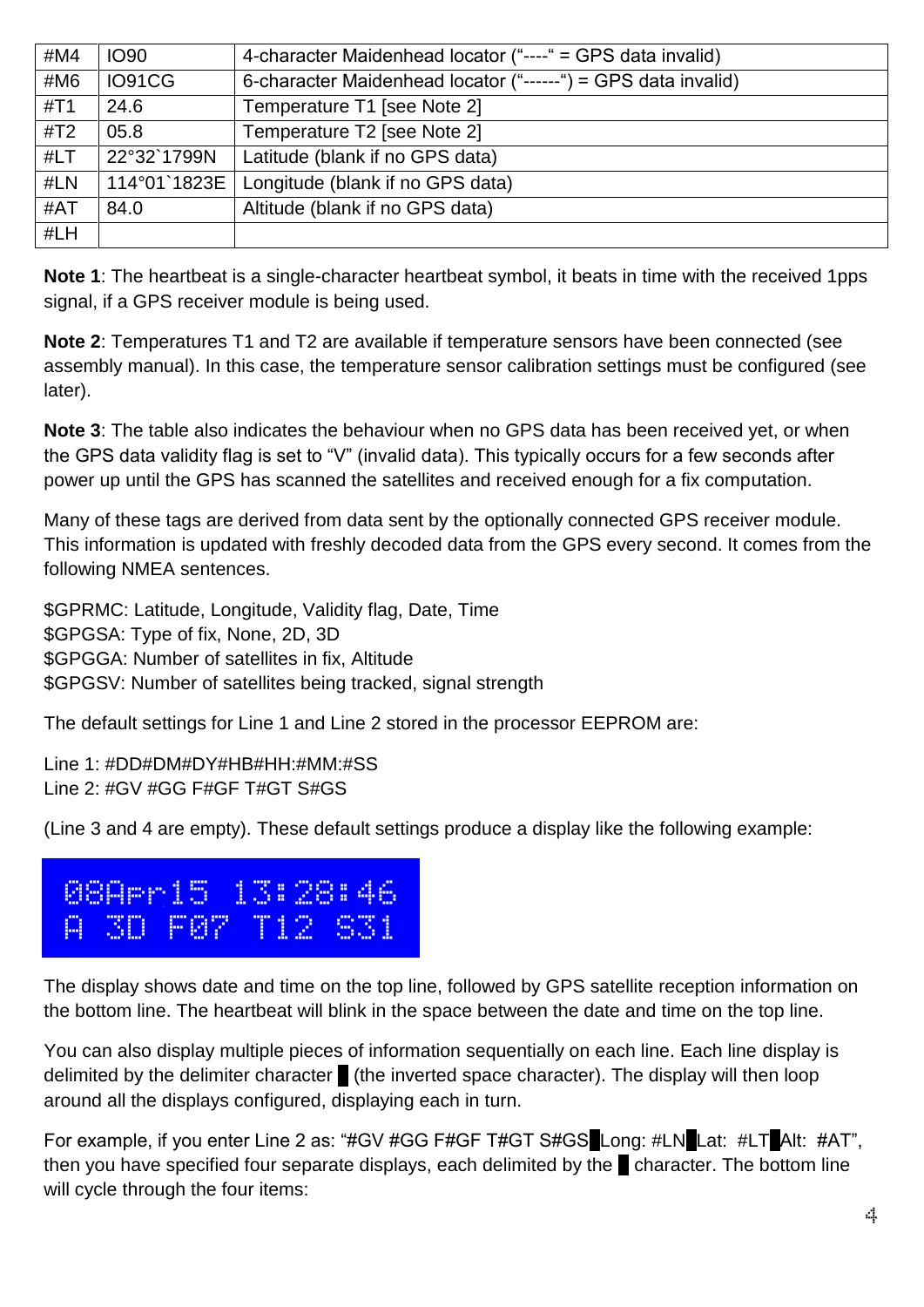i) Satellite information display (#GV #GG F#GF T#GT S#GS)

- ii) Longitude display (Long: #LN)
- iii) Latitude display (Lat: #LT)
- iv) Altitude display (Alt: #AT)

The time each of these sub-lines is displayed is also configurable! See next section.



The number of seconds the sub-lines are displayed for, on Line1. This is only relevant if you have configured multiple sub-lines for the display to cycle through, using the delimiter character (see previous section). The default is 3 seconds.

An identical setting is available for Line 2, Line 3 and Line 4. So that each line could, if you wish, have different cycle display times.



These are the calibration values for the temperature sensor when the temperature is 0 and 25 centigrade. The system assumes a linear relationship between the voltage from the temperature sensor, and temperature. In order to calibrate the temperature, two settings are required, at 0C and 25C.

The values are the decimal value of the 10-bit Analogue To Digital (ADC) value measured by the microprocessor at the relevant input pins (see Assembly manual). The full scale value of 1023 represents the Clock supply voltage (nominally 5V).

The default values of 102 and 154 are appropriate for the TMP36 temperature sensor, which has an output voltage of 500mV at 0C, and an output voltage slope of 10mV/C.

The the TMP36 produces 500mV at 0C (0.5V). The corresponding ADC value is 1024  $*$  0.5 / 5 = 102. It has an output of  $750$ mV at  $25V$  (0.75V). The corresponding ADC value is  $1024 * 0.75 / 5 = 154$ .

As an example, suppose the temperature is 21C, which means that the TMP36 is producing an output voltage of 710mV. The value of the ADC will be 1024 \* 0.71 / 5 = 145. The temperature calculation by the processor is: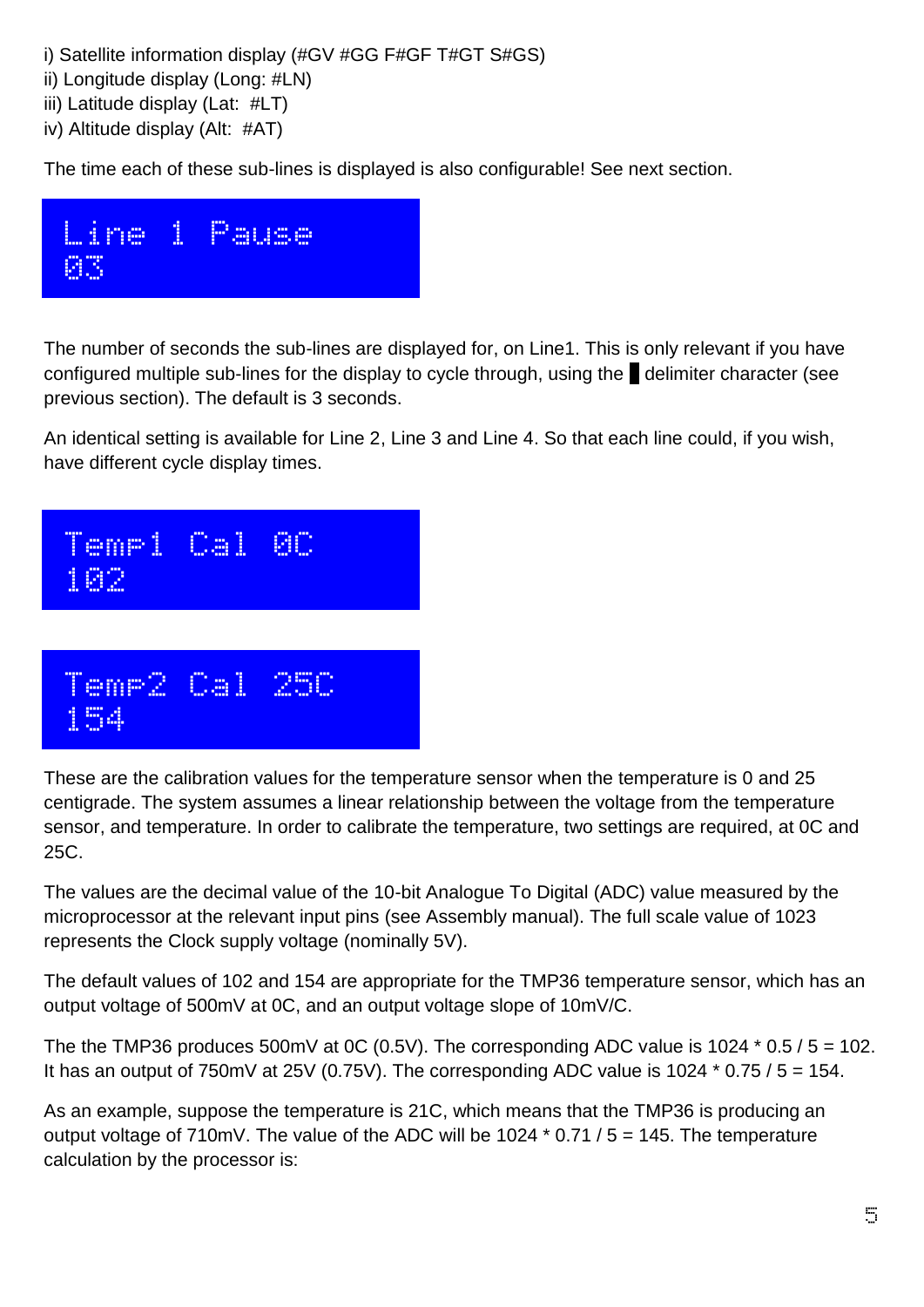Temperature = (ADC Voltage – Cal 0C ) \* 25 / (Cal 25C – Cal 0C)

$$
= (145 - 102) * 25 / (154 - 102)
$$

 $= 20.7C$ 

The displayed value by the #T1 tag will be "20.7".

Any analogue temperature sensor can be used, with appropriately adjusted calibration values, as long as the voltage/temperature is a linear relationship.

Note also that there is no temperature unit applied by the #T1 tag. If you want a temperature unit, you should include it in the display definition configuration. E.g. to display

20.7°C

You should use the display configuration string "#T1°C"

You can also display in Fahrenheit if you wish; just enter calibration values for Fahrenheit instead of Centigrade. Note also that the LM34Cx sensor chip has an output of 10mV/F directly.

An identical pair of configuration entries applies to Temp2. So you could display two temperatures on the display; for example an inside temperature and outside temperature.

Local Offset +0,120

This setting specifies the offset of local time to UT. The time displayed by the #HH, #MM tags is always UT (straight from the GPS, if connected). The #LH, #LM, #H2 tags display local time, offset by the number of minutes in this setting. Positive and negative offsets can be chosen, for time zones ahead of UT or behind UT.



Set the alarm clock here. Alarms operate against the local time. When the local time equals the configured alarm time, an audible alarm is triggered. The alarm tune can be stopped by pressing the right button; otherwise it will play to completion then stop.



This alarm requires a hardware modification as shown (right).

A small speaker, or one half of a pair of in-ear headphones, may be able to be connected directly. If using a more powerful speaker, you may need an audio amplifier.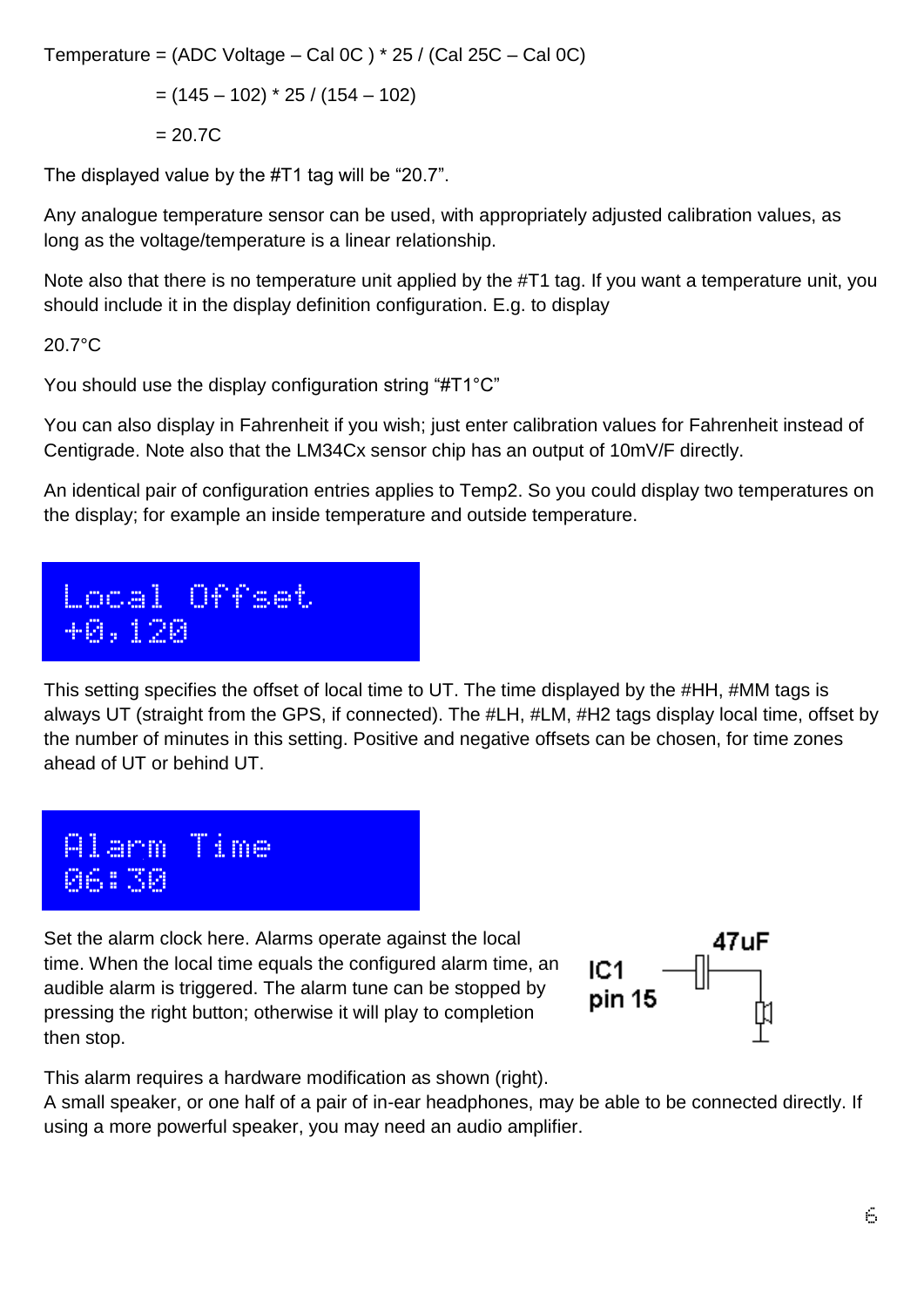## Alarm Enable 1

1 enables the alarm; 0 disables it.



The first setting is the GPS mode. This controls how and whether GPS is used. If set to a non-zero value, and a GPS module is connected and producing a valid 1pps signal, then the accurate time pulses from the GPS unit will be used to keep precise time. In the event of a GPS signal outage (for example, poor reception), the kit will continue to use the on-board 20MHz crystal oscillator for timekeeping.

If additionally the serial data connection from the GPS unit is valid, the Maidenhead locator will be computed from the latitude and longitude received from the GPS module, and the internal realtime clock will be set using the time from the GPS module. The other GPS-derived information tags can also be used.

#### **GPS Mode settings:**

- 0 GPS is not used at all. The kit is in free-running mode, it will run from it's 20MHz crystal oscillator.
- 1 The kit triggers on a change in the voltage level on the 1pps input. A timer is included to prevent it triggering on both rising and falling edges and to correctly detect the right edge, theoretically. This mode would probably be useful if the pulse width from the GPS is very short.
- 2 The kit triggers on the rising (positive) edge of the 1pps signal. This is appropriate for most GPS modules, where the pulse width is 100ms for example.
- 3 The kit triggers on the falling (negative) edge of the 1pps signal.

#### **Baud Rate setting (default 9,600 baud):**

This second setting on the GPS screen determines the baud rate for receiving serial data input from the GPS module. It must be set to match the data output from the GPS module otherwise no data can be decoded. You will need to refer to your GPS module documentation to determine the correct speed.

Any baud rate can be entered here. 9,600 is most common and is the default. The kit should be able to support 115kbps but higher than this may be subject to inaccuracies and may not function properly.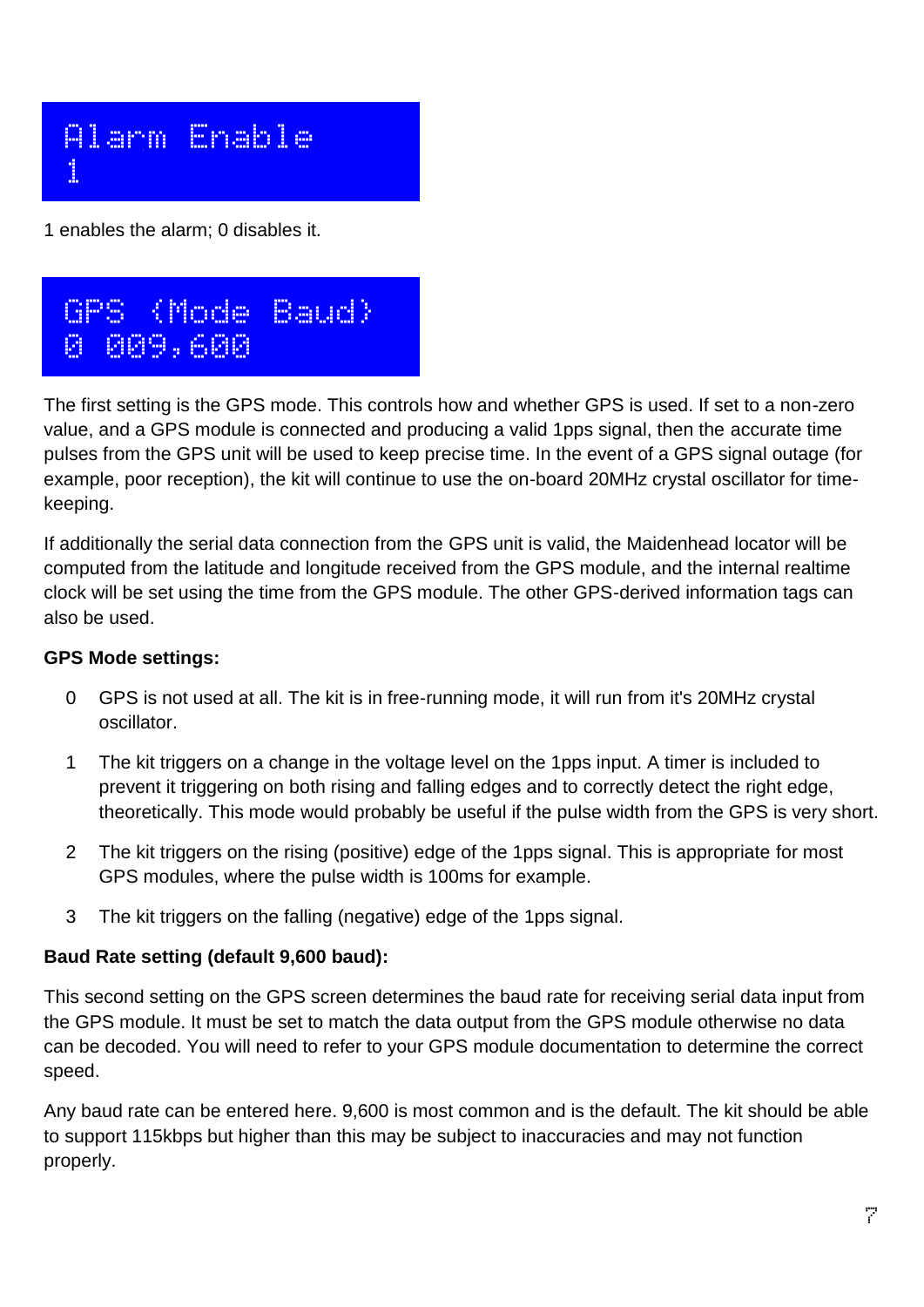The kit uses no parity, 1 stop bit, and 8-bit data. I have never encountered a GPS module that does not use the same settings, which appear to be very standard.



This parameter only needs to be adjusted if a GPS receiver module is NOT connected to the kit. In this case, inputting the correct system frequency must be done to ensure correct timekeeping.

The system clock frequency is the crystal oscillator frequency which clocks the microcontroller. In this kit, a 20MHz crystal is used, and there is no facility for adjusting its frequency – the trimmer capacitor sometimes used in such circuits is omitted here in order to keep the kit as simple and inexpensive as possible.

The system clock is used for timing purposes when there is no GPS module connected to lock the frequency. Where the frequency is slightly different to 20.000000MHz the time-keeping of the realtime clock will become inaccurate.

The best way to measure the oscillation frequency will be to use a general coverage receiver having an accurate digital display, and listen for the 20MHz signal on the receiver, then tune the receiver to zero beat, i.e. until the tone of the audio decreases to 0Hz. Then enter this frequency into the Sys. Frq. configuration setting.

An alternative method may be to measure the time gain or loss over a period of several days, and work backwards to determine the required value to use for the Sys. Frq. Parameter to correct it.



This setting allows the LCD screen's blue LED backlight brightness to be adjusted. The default value is 9 (maximum brightness). 0 corresponds to minimum brightness – the backlight is switched off.

You should also note that the backlight brightness control is achieved by 8-bit pulse width modulation of the LED voltage. The frequency is 610Hz and the duty cycle is varied. Pulsing the 30mA LED could introduce noise onto the power supply so if you are also using a receiver you should check that interference is not caused.

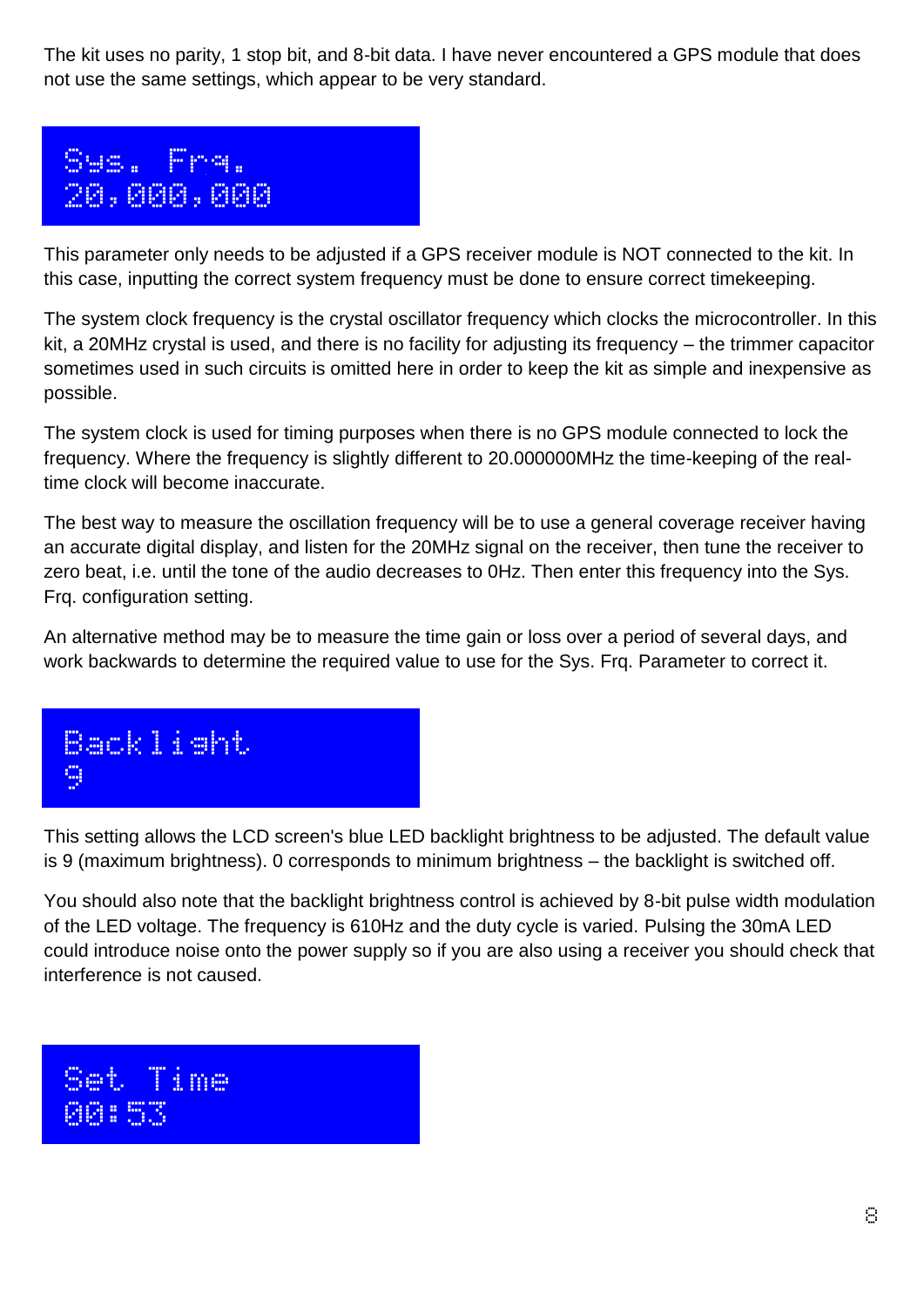This setting is only required if you have NOT connected a GPS receiver module to the kit. If a GPS is connected, the time should be set automatically.

This configuration allows you to set the real time clock. The clock setting takes effect, and the seconds (internally counted but not displayed) are set to zero, when the LEFT button is pressed after setting the minutes.



Finally at the end of scrolling through all the configuration menu items, this screen is displayed. Now simply press the Right button, to start the kit in its display sequence.

You can always reach this screen quickly by keeping the left button pressed to cycle rapidly though the configuration menu items which you do not wish to change.

### **3. Factory Reset**

On powering up the kit, a message is shown for a few seconds on the LCD, which indicates the version number. If the Right button is pressed during the display of this splash screen message, then a confirmation message appears saying "Reset? Sure? Press left btn". Now if you press the left button, the chip EEPROM contents are erased and returned to the original factory settings.

The effect of this feature is to entirely return the microcontroller chip to its original settings, it is the same as buying a new chip and inserting it. All calibration settings are erased and returned to the default settings.

### **4. Resources**

Please see the kit page http://www.hanssummers.com/clockkit for any information on latest updates and issues.

Please join the Yahoo group http://groups.yahoo.com/group/qrplabs/ to for new kit announcements, to discuss any problems with the kit, enhancements you've made, or just to tell everyone how much fun you're having.

### **5. Version History**

- 1 08-Apr-2015
	- Initial version, for firmware version c1.00